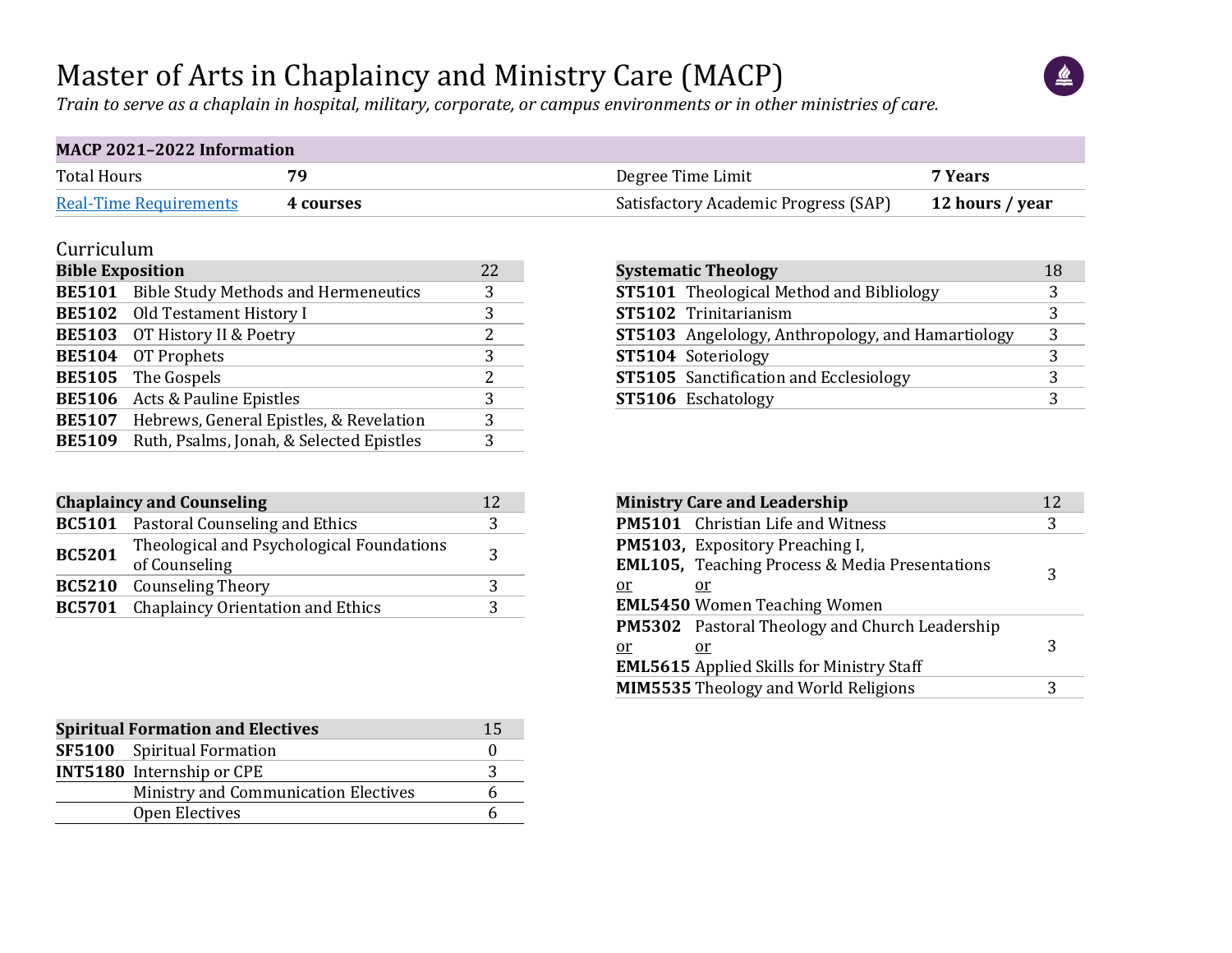

# DALLAS THEOLOGICAL SEMINARY

Degree Plan: MACP 3-year Plan (2021-2022)

|      |                                       | Fall                                                                                    | $\Delta$ | $\Box$ |                                             | Spring                                                                                                 |                | $\boxed{\square}$ |                | Summer                 | $\Delta$       | $\qquad \qquad \Box$ |
|------|---------------------------------------|-----------------------------------------------------------------------------------------|----------|--------|---------------------------------------------|--------------------------------------------------------------------------------------------------------|----------------|-------------------|----------------|------------------------|----------------|----------------------|
| Year | SF5100-1                              | <b>Spiritual Formation</b>                                                              |          |        | SF5100-2                                    | <b>Spiritual Formation</b>                                                                             |                |                   | ST5103         | Humanity & Sin         | 3              |                      |
|      | <b>BE5101</b>                         | <b>Bible Study Methods</b>                                                              | 3        |        | <b>BE5102</b>                               | <b>OT History I</b>                                                                                    | 3              |                   | <b>BE5103</b>  | OT History II & Poetry | $\overline{2}$ |                      |
|      | ST5101                                | <b>Theological Method</b>                                                               | 3        |        | ST5102                                      | Trinitarianism                                                                                         | $\overline{3}$ |                   |                |                        |                |                      |
|      | <b>BC5201</b>                         | Psych & Theo. Foundations                                                               | 3        |        | <b>PM5101</b>                               | <b>Christian Life &amp; Witness</b>                                                                    | 3              |                   |                |                        |                |                      |
|      | <b>BC5210</b>                         | <b>Counseling Theory</b>                                                                | 3        |        | <b>BC5701</b>                               | <b>Chaplaincy Orientation &amp;</b><br><b>Ethics</b>                                                   | $\overline{3}$ |                   |                |                        |                |                      |
|      |                                       |                                                                                         |          |        |                                             |                                                                                                        |                |                   |                |                        |                |                      |
|      |                                       |                                                                                         |          |        |                                             |                                                                                                        |                |                   |                |                        |                |                      |
|      |                                       | Total                                                                                   |          | 12     |                                             | Total                                                                                                  |                | 12                |                | Total                  |                | 5                    |
| Year | SF5100-3                              | <b>Spiritual Formation</b>                                                              |          |        | SF5100-4                                    | <b>Spiritual Formation</b>                                                                             |                |                   | <b>BE5105</b>  | The Gospels            | $\overline{2}$ |                      |
| 2    | <b>BE5104</b>                         | <b>OT Prophets</b>                                                                      | 3        |        | <b>BE5107</b>                               | <b>Gen. Epistles &amp; Revelation</b>                                                                  | 3              |                   | <b>INT5180</b> | Internship             | 3              |                      |
|      | <b>BC5101</b>                         | <b>Pastoral Counseling and</b><br><b>Ethics</b>                                         | 3        |        | ST5104                                      | Soteriology                                                                                            | 3              |                   |                |                        |                |                      |
|      | <b>PM5302</b><br>or<br><b>EML5615</b> | Pastoral Theo. Church Lead.<br>or<br><b>Applied Skills for Ministry</b><br><b>Staff</b> | 3        |        | PM5103,<br>EML5105,<br>or<br><b>EML5450</b> | Preaching I,<br><b>Teaching Process &amp; Media</b><br>Presentation, or<br><b>Women Teaching Women</b> | 3              |                   |                |                        |                |                      |
|      |                                       | Elective (Min. Comm.)                                                                   | 3        |        |                                             | <b>Open Elective</b>                                                                                   | $\overline{3}$ |                   |                |                        |                |                      |
|      |                                       |                                                                                         |          |        |                                             |                                                                                                        |                |                   |                |                        |                |                      |
|      |                                       |                                                                                         |          |        |                                             |                                                                                                        |                |                   |                |                        |                |                      |
|      |                                       | Total                                                                                   |          | 12     |                                             | Total                                                                                                  |                | 12                |                | Total                  |                | 5                    |
| Year | ST5105                                | <b>Sanctification &amp; Ecclesiology</b>                                                | 3        |        | ST5106                                      | Eschatology                                                                                            | 3              |                   |                |                        |                |                      |
| 3    | <b>BE5106</b>                         | <b>Acts &amp; Pauline Epistles</b>                                                      | 3        |        | <b>BE5109</b>                               | <b>Selected OT and NT books</b>                                                                        | 3              |                   |                |                        |                |                      |
|      | <b>MIM5535</b>                        | Theology & World Religions                                                              | 3        |        |                                             | <b>Open Elective</b>                                                                                   | $\overline{3}$ |                   |                |                        |                |                      |
|      |                                       | Elective (Min. Comm.)                                                                   | 3        |        |                                             |                                                                                                        |                |                   |                |                        |                |                      |
|      |                                       |                                                                                         |          |        |                                             |                                                                                                        |                |                   |                |                        |                |                      |
|      |                                       |                                                                                         |          |        |                                             |                                                                                                        |                |                   |                |                        |                |                      |
|      |                                       | Total                                                                                   |          | 12     |                                             | Total                                                                                                  |                | 9                 |                | Total                  |                |                      |

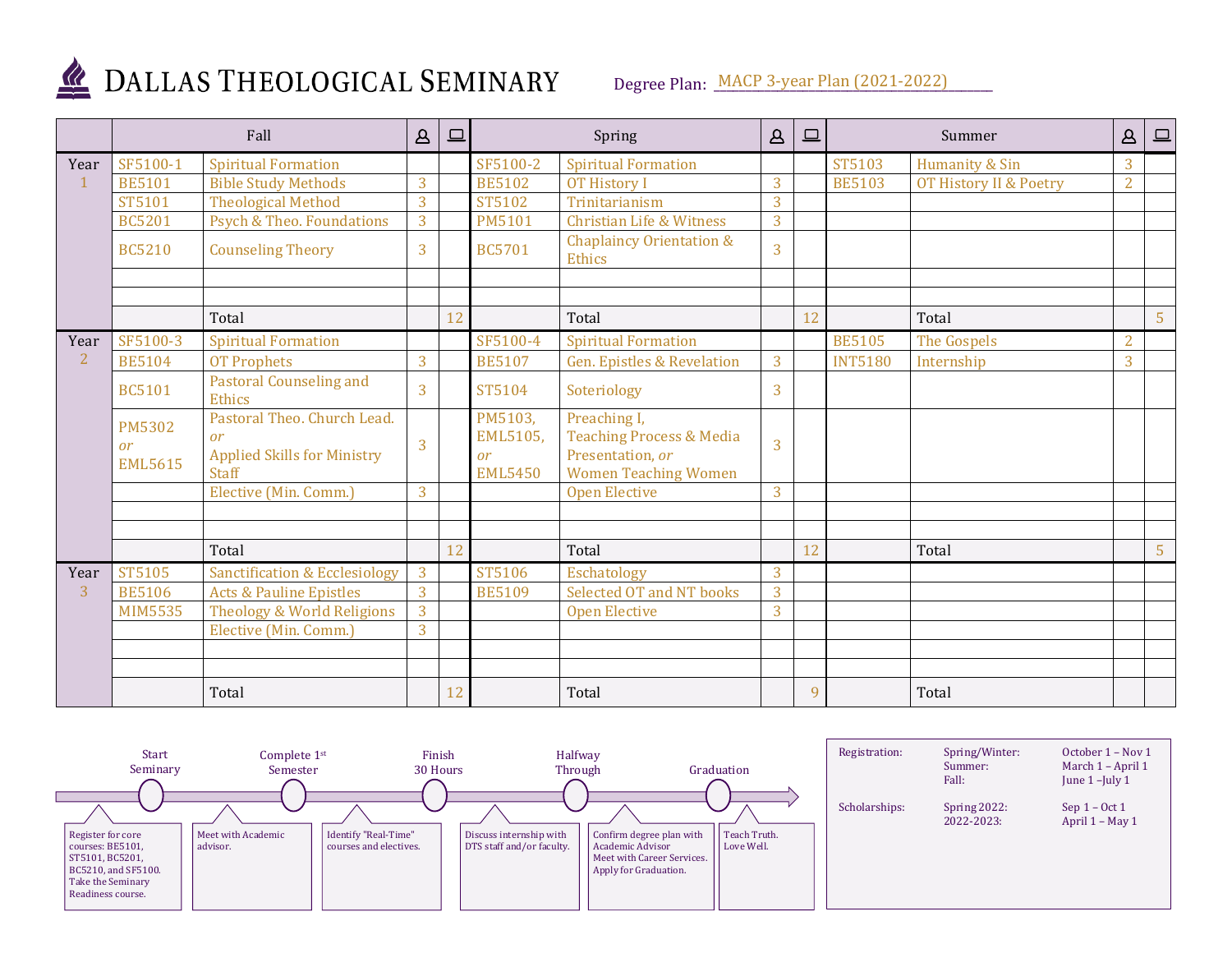

DALLAS THEOLOGICAL SEMINARY

Degree Plan: \_\_\_MACP 4-year Plan (2021-2022)

|                        | Fall                                         |                                                                                                | $\mathbf{A}$ | $\boxed{\square}$ | Spring                                      |                                                                                                        | $\Delta$       | $\Box$ |                | Summer                 | $\Delta$       | $\boxed{\square}$ |
|------------------------|----------------------------------------------|------------------------------------------------------------------------------------------------|--------------|-------------------|---------------------------------------------|--------------------------------------------------------------------------------------------------------|----------------|--------|----------------|------------------------|----------------|-------------------|
| Year                   | SF5100-1                                     | <b>Spiritual Formation</b>                                                                     |              |                   | SF5100-2                                    | <b>Spiritual Formation</b>                                                                             |                |        | ST5102         | Trinitarianism         | 3              |                   |
| $\mathbf{1}$           | <b>BE5101</b>                                | <b>Bible Study Methods</b>                                                                     | 3            |                   | ST5101                                      | <b>Theological Method</b>                                                                              | 3              |        | <b>BE5103</b>  | OT History II & Poetry | $\overline{2}$ |                   |
|                        | <b>BC5201</b>                                | Psych & Theo. Foundations                                                                      | 3            |                   | <b>BE5102</b>                               | <b>OT History I</b>                                                                                    | $\overline{3}$ |        |                |                        |                |                   |
|                        | <b>BC5210</b>                                | <b>Counseling Theory</b>                                                                       | 3            |                   | <b>BC5701</b>                               | <b>Chaplaincy Orientation &amp;</b><br>Ethics                                                          | 3              |        |                |                        |                |                   |
|                        |                                              | Total                                                                                          |              | 9                 |                                             | Total                                                                                                  |                | 9      |                | Total                  |                | 5 <sup>5</sup>    |
| Year                   | SF5100-3                                     | <b>Spiritual Formation</b>                                                                     |              |                   | SF5100-4                                    | <b>Spiritual Formation</b>                                                                             |                |        | <b>BE5105</b>  | The Gospels            | $\overline{2}$ |                   |
| $\overline{2}$         | <b>BE5104</b>                                | <b>OT Prophets</b>                                                                             | 3            |                   | PM5103,<br>EML5105,<br>or<br><b>EML5450</b> | Preaching I,<br><b>Teaching Process &amp; Media</b><br>Presentation, or<br><b>Women Teaching Women</b> | $\overline{3}$ |        |                |                        |                |                   |
|                        | <b>BC5101</b>                                | <b>Pastoral Counseling and</b><br>Ethics                                                       | 3            |                   | ST5104                                      | Soteriology                                                                                            | 3              |        |                |                        |                |                   |
|                        | ST5103                                       | Humanity and Sin                                                                               | 3            |                   | <b>PM5101</b>                               | <b>Christian Life &amp; Witness</b>                                                                    | 3              |        |                |                        |                |                   |
|                        |                                              | Total                                                                                          |              | 9                 |                                             | Total                                                                                                  |                | 9      |                | Total                  |                |                   |
|                        |                                              |                                                                                                |              |                   |                                             |                                                                                                        |                |        |                |                        |                | $\overline{2}$    |
| Year<br>$\overline{3}$ | <b>PM5302</b><br><b>or</b><br><b>EML5615</b> | Pastoral Theo. Church Lead.<br><b>or</b><br><b>Applied Skills for Ministry</b><br><b>Staff</b> | 3            |                   | <b>BE5107</b>                               | <b>Gen. Epistles &amp; Revelation</b>                                                                  | 3              |        | <b>INT5180</b> | Internship             | 3              |                   |
|                        | ST5105                                       | Sanctification &<br>Ecclesiology                                                               | 3            |                   |                                             | Elective (Min. Comm.)                                                                                  | $\overline{3}$ |        |                |                        |                |                   |
|                        |                                              | Elective (Min. Comm.)                                                                          | 3            |                   |                                             | <b>Open Elective</b>                                                                                   | $\overline{3}$ |        |                |                        |                |                   |
|                        |                                              |                                                                                                |              |                   |                                             |                                                                                                        |                |        |                |                        |                |                   |
|                        |                                              | Total                                                                                          |              | 9                 |                                             | Total                                                                                                  |                | 9      |                | Total                  |                | $\overline{3}$    |
| Year                   | <b>MIM5535</b>                               | Theology & World Religions                                                                     | 3            |                   | ST5106                                      | Eschatology                                                                                            | 3              |        |                |                        |                |                   |
| $\overline{4}$         | <b>BE5106</b>                                | <b>Acts &amp; Pauline Epistles</b>                                                             | 3            |                   | <b>BE5109</b>                               | <b>Selected OT &amp; NT Books</b>                                                                      | $\overline{3}$ |        |                |                        |                |                   |
|                        |                                              | <b>Open Elective</b>                                                                           | 3            |                   |                                             |                                                                                                        |                |        |                |                        |                |                   |
|                        |                                              | Total                                                                                          |              | 9                 |                                             | Total                                                                                                  |                | 6      |                | Total                  |                |                   |

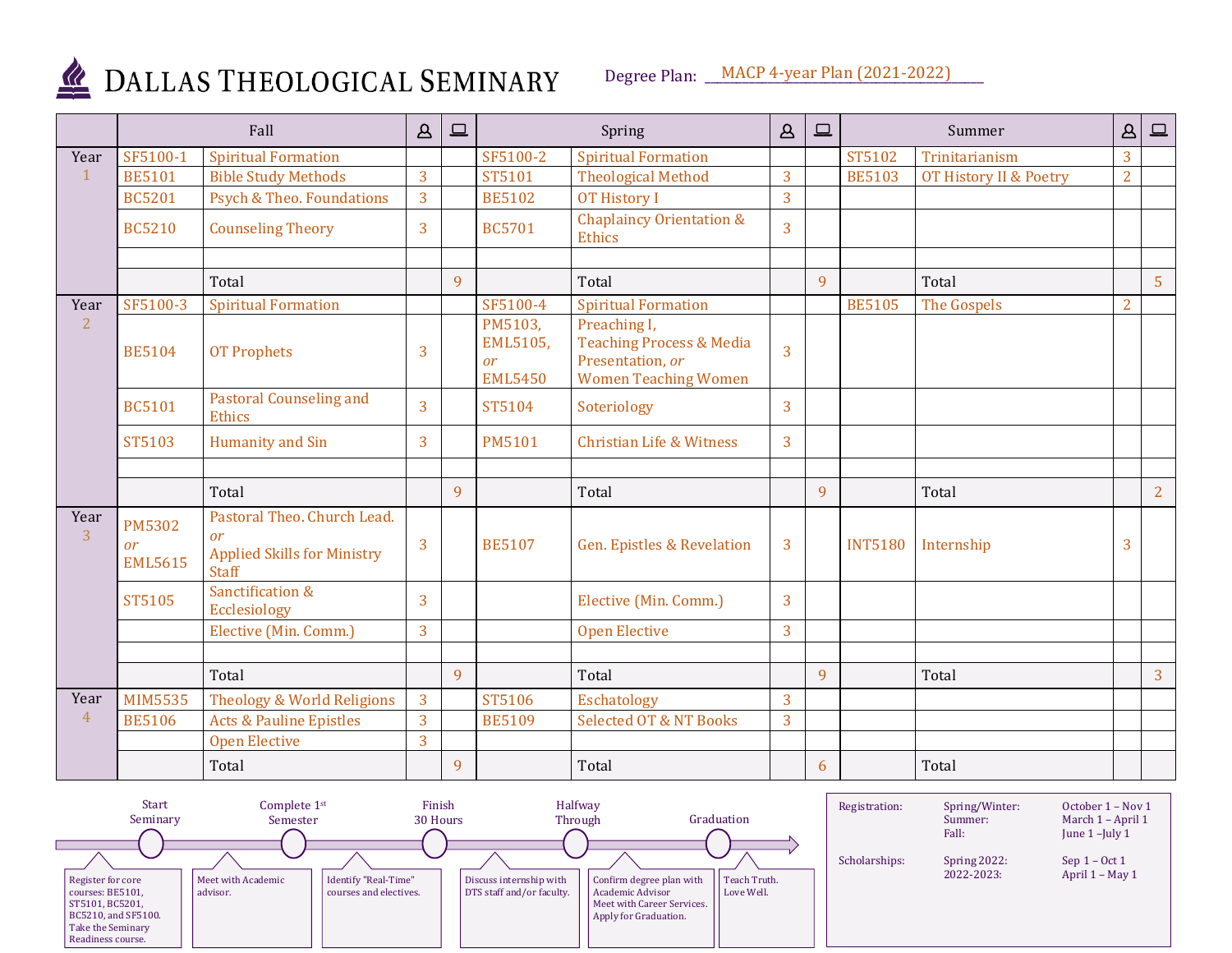

## DALLAS THEOLOGICAL SEMINARY

Degree Plan: MACP 5-year Plan (2021-2022)

|                        | Fall                                               |                                                                                                        | $\Delta$       | $\qquad \qquad \Box$ |               | Spring                                        |                | $\Box$ |                | Summer                            | $\Delta$       | $\boxed{\square}$ |
|------------------------|----------------------------------------------------|--------------------------------------------------------------------------------------------------------|----------------|----------------------|---------------|-----------------------------------------------|----------------|--------|----------------|-----------------------------------|----------------|-------------------|
| Year                   | SF5100-1                                           | <b>Spiritual Formation</b>                                                                             |                |                      | SF5100-2      | <b>Spiritual Formation</b>                    |                |        | <b>BE5102</b>  | <b>OT History I</b>               | 3              |                   |
| $\mathbf 1$            | <b>BE5101</b>                                      | <b>Bible Study Methods</b>                                                                             | 3              |                      | ST5101        | <b>Theological Method</b>                     | 3              |        |                |                                   |                |                   |
|                        | <b>BC5201</b>                                      | Psych & Theo. Foundations                                                                              | $\overline{3}$ |                      | <b>BC5701</b> | <b>Chaplaincy Orientation &amp;</b><br>Ethics | $\overline{3}$ |        |                |                                   |                |                   |
|                        |                                                    |                                                                                                        |                |                      |               |                                               |                |        |                |                                   |                |                   |
|                        |                                                    | Total                                                                                                  |                | 6                    |               | Total                                         |                | 6      |                | Total                             |                | 3                 |
| Year                   | SF5100-3                                           | <b>Spiritual Formation</b>                                                                             |                |                      | SF5100-4      | <b>Spiritual Formation</b>                    |                |        | <b>BE5103</b>  | OT History II & Poetry            | $\overline{2}$ |                   |
| $\overline{2}$         | <b>BC5210</b>                                      | <b>Counseling Theory</b>                                                                               | 3              |                      | ST5102        | Trinitarianism                                | 3              |        | <b>BE5104</b>  | <b>OT Prophets</b>                | $\overline{3}$ |                   |
|                        | ST5103                                             | Humanity and Sin                                                                                       | 3              |                      | <b>PM5101</b> | <b>Christian Life &amp; Witness</b>           | 3              |        |                |                                   |                |                   |
|                        |                                                    |                                                                                                        |                |                      |               |                                               |                |        |                |                                   |                |                   |
|                        |                                                    | Total                                                                                                  |                | 6                    |               | Total                                         |                | 6      |                | Total                             |                | $\overline{5}$    |
| Year<br>$\overline{3}$ | <b>BC5101</b>                                      | <b>Pastoral Counseling and</b><br>Ethics                                                               | $\overline{3}$ |                      | ST5104        | Soteriology                                   | 3              |        | <b>BE5105</b>  | The Gospels                       | $\overline{2}$ |                   |
|                        | PM5103,<br>EML5105,<br><b>or</b><br><b>EML5450</b> | Preaching I,<br><b>Teaching Process &amp; Media</b><br>Presentation, or<br><b>Women Teaching Women</b> | $\overline{3}$ |                      |               | Elective (Min. Comm.)                         | 3              |        |                | <b>Open Elective</b>              | 3              |                   |
|                        |                                                    |                                                                                                        |                |                      |               |                                               |                |        |                |                                   |                |                   |
|                        |                                                    | Total                                                                                                  |                | 6                    |               | Total                                         |                | 6      |                | <b>Total</b>                      |                | 5 <sup>5</sup>    |
| Year                   | <b>BE5106</b>                                      | <b>Acts &amp; Pauline Epistles</b>                                                                     | 3              |                      |               | Elective (Min. Comm.)                         | $\overline{3}$ |        | <b>INT5180</b> | Internship                        | 3              |                   |
| $\overline{4}$         | <b>PM5302</b><br><sub>or</sub><br><b>EML5615</b>   | Pastoral Theo. Church Lead.<br><b>or</b><br><b>Applied Skills for Ministry</b><br><b>Staff</b>         | 3              |                      | <b>BE5107</b> | Hebrews, General Epistles,<br>& Revelation    | $\overline{3}$ |        | <b>BE5109</b>  | <b>Selected OT &amp; NT Books</b> | 3              |                   |
|                        |                                                    |                                                                                                        |                |                      |               |                                               |                |        |                |                                   |                |                   |
|                        |                                                    | Total                                                                                                  |                | 6                    |               | Total                                         |                | 6      |                | Total                             |                | 6                 |
| Year                   | ST5105                                             | Sanctification & Eccl.                                                                                 | 3              |                      | ST5106        | Eschatology                                   | 3              |        |                |                                   |                |                   |
| 5                      | <b>MIM5535</b>                                     | Theology & World Religions                                                                             | 3              |                      |               | <b>Open Elective</b>                          | 3              |        |                |                                   |                |                   |
|                        |                                                    |                                                                                                        |                |                      |               |                                               |                |        |                |                                   |                |                   |
|                        |                                                    | Total                                                                                                  |                | 6                    |               | Total                                         |                | 6      |                | Total                             |                |                   |